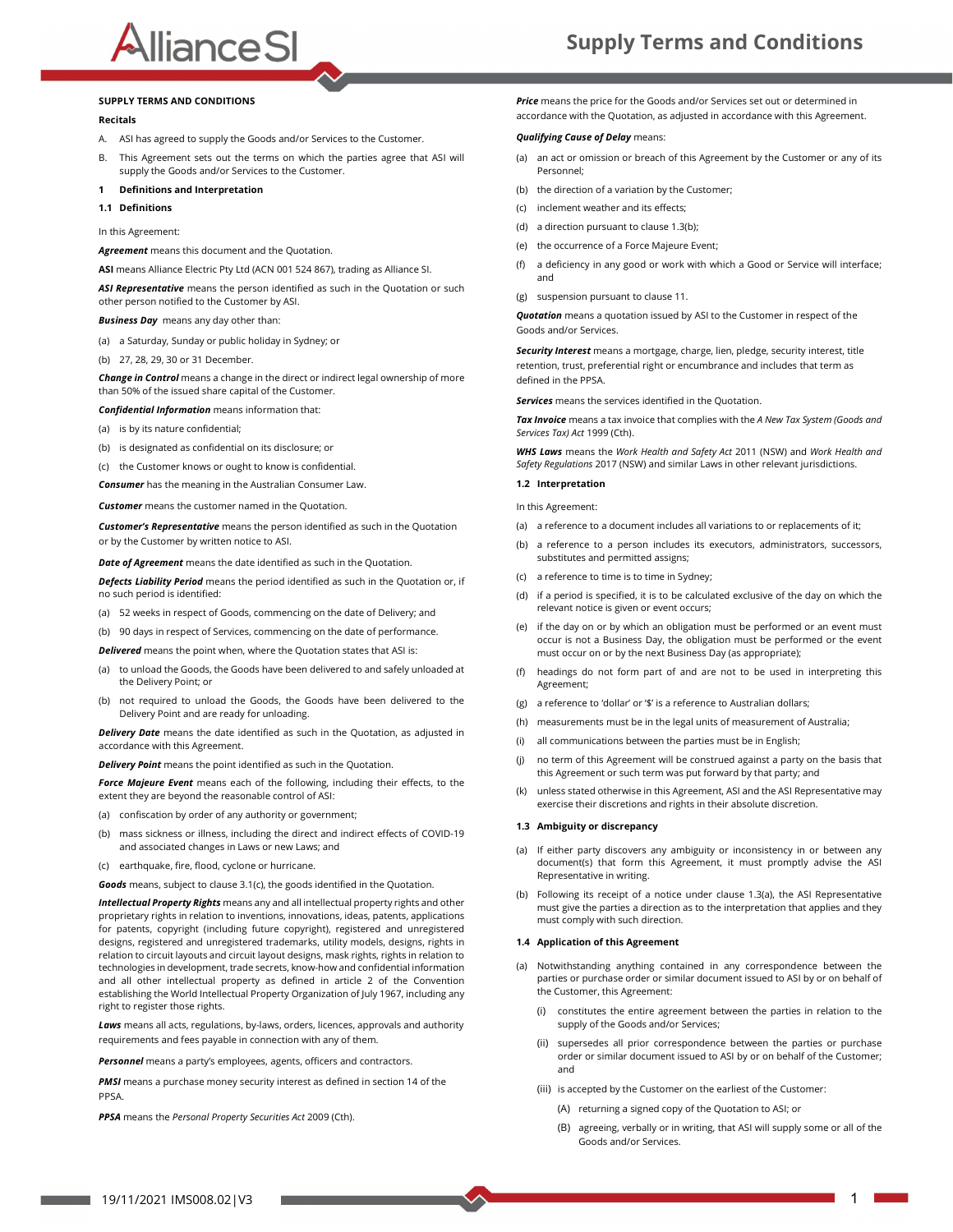# **Alliance SI**<br> **Engagement Example 2** Engagement

ASI must Deliver the Goods and perform the Services in accordance with this Agreement and the Customer must pay ASI the Price for doing so.<br>If ASI:

### 3 Representations and Warranties

#### 3.1 General

The Customer warrants and repeats on each day of the term of this Agreement that, in entering into this Agreement, it:

- (a) did not rely on any representation from ASI other than those expressly incorporated into this Agreement;
- (b) does not do so as the trustee of a trust; and
- (c) accepts that:
	- (iv) ASI may alter the design or specification of any Good without notice to the Customer and without otherwise affecting the validity of this Agreement;
	- any performance figures included in this Agreement are based on ASI's experience, but may not be achieved by the Customer and ASI has no liability to the Customer for any such failure unless specific performance figures are expressly guaranteed in the Quotation; and
	- (vi) all specifications, drawings, illustrations, data, dimensions and weights of the Goods are approximate only and ASI has no liability to the Customer for any differences unless specific parameters are expressly guaranteed in the Quotation.

#### 3.2 Customer acknowledgments

The Customer acknowledges and agrees that ASI enters into this Agreement relying on the warranties in clause 3.1 and would not have done so without them.

#### 3.3 ASI warranties

ASI warrants and repeats on each day of the term of this Agreement that all:

- (a) Goods will, on their Delivery, comply with this Agreement; and
- (b) Services will, on their completion, comply with this Agreement.

# 4 Delivery *Accord Communisty Communisty Delivery*<br>4.1 General

Unless Delivery by the Delivery Date is expressly warranted by ASI in the Quotation: 8.1 Risk

- (a) the Delivery Date is an estimated date only;
- (b) ASI must use reasonable endeavours to achieve Delivery by the Delivery Date; and
- (c) any failure by ASI to achieve Delivery by the Delivery Date does not entitle the Customer to:

(vii) bring any claim against ASI; or

(viii) terminate this Agreement.

#### 4.2 Staged Delivery

ASI reserves the right to Deliver the Goods in stages.

#### 4.3 Access and conditions at Delivery Point

- The Customer must:
- (a) supply ASI with all access needed to efficiently and safely Deliver the Goods to and perform the Services at the Delivery Point; and
- (b) ensure that conditions at the Delivery Point are such that ASI can efficiently and safely Deliver the Goods to and perform the Services at the Delivery Point.

#### 4.4 Inspection and acceptance

- (a) ASI is not liable for any:
	- (ix) shortfall in Goods Delivered and/or Services performed; or
	- (x) defects in Goods Delivered and/or Services performed that were present on their Delivery or supply,

unless the Customer notifies ASI of such issue, including full detail of all relevant issues, within 2 Business Days after the date of Delivery or performance of the relevant Services.

(b) If the Customer does not issue a notice in accordance with clause 4.4(a), it will be deemed to have accepted all relevant Goods and/or Services on the expiry of the period included in that clause.

#### 5.1 Extension of time

If ASI:

- (a) is or will be delayed in Delivering Goods and/or performing Services by a Qualifying Cause of Delay; and
- (b) issues a notice to this effect to the Customer Representative,

the ASI Representative must determine the extension of time needed to overcome the effects of the delay and the Delivery Date will be extended accordingly.

#### 5.2 Delay damages

#### If ASI:

- (a) is or will be delayed in Delivering Goods and/or performing Services by an event listed in any of paragraphs (a) or (c) – (g) of the definition of Qualifying Cause of Delay; and
- (b) issues a notice to this effect to the Customer Representative,

the ASI Representative must determine the additional costs incurred by ASI as a result of such delay and such costs will be due and payable to ASI by the Customer.

#### 6 Force Majeure Event

If ASI is unable, wholly or in part, by reason of a Force Majeure Event, to perform an obligation under this Agreement and it:

- (a) provides the Customer within 5 Business Days after the commencement of the relevant Force Majeure Event with details of the event, affected obligations and, to the extent known, likely extent to which it will be unable to perform or be delayed in performing such obligations; and
- (b) uses reasonable endeavours to mitigate the effects of the Force Majeure Event,

all affected obligations are suspended to the extent they are adversely affected by the Force Majeure Event.

#### Inspection and testing

Any inspection or testing of Goods by or on behalf of the Customer must be performed in:

(a) accordance with ASI's recommended practices; and

- (b) the presence of and at the place nominated by ASI.
- 8 Risk and title

#### 8.1 Risk

Risk in Goods passes to the Customer on their Delivery.

## 8.2 Title

- (a) Title in Goods passes to the Customer on full payment to ASI for such Goods.
- (b) In the period between Delivery of Goods and title passing in accordance with clause 8.2(a), the Customer must:
	- (i) store such Goods at the Delivery Point and mark them such that they are clearly identifiable as ASI property;
	- (ii) only use such Goods for the purpose for which they are supplied;
	- (iii) if it receives payment from a third party for some or all such Goods, hold on trust the amount of such proceeds as is equal to the amount payable to ASI in respect of such Goods;
	- (iv) except as provided in clause 8.2(b)(iii), not grant anyone any Security Interest over any such Goods or deal with them in a way that will or may prejudice any of ASI's rights under this Agreement or the PPSA; and
	- (v) insure such Goods:
		- (A) at the Customer's cost and naming ASI on the policy as an insured party; and
		- (B) for their replacement value and against all risks.

#### 9 PPSA

## 9.1 Definitions

In this clause 9, terms which have a defined meaning in the PPSA have the same meanings as in the PPSA.

#### 9.2 Customer's acknowledgements, consents and obligations

The Customer:

- (a) acknowledges and agrees that this Agreement:
	- (i) constitutes a Security Agreement; and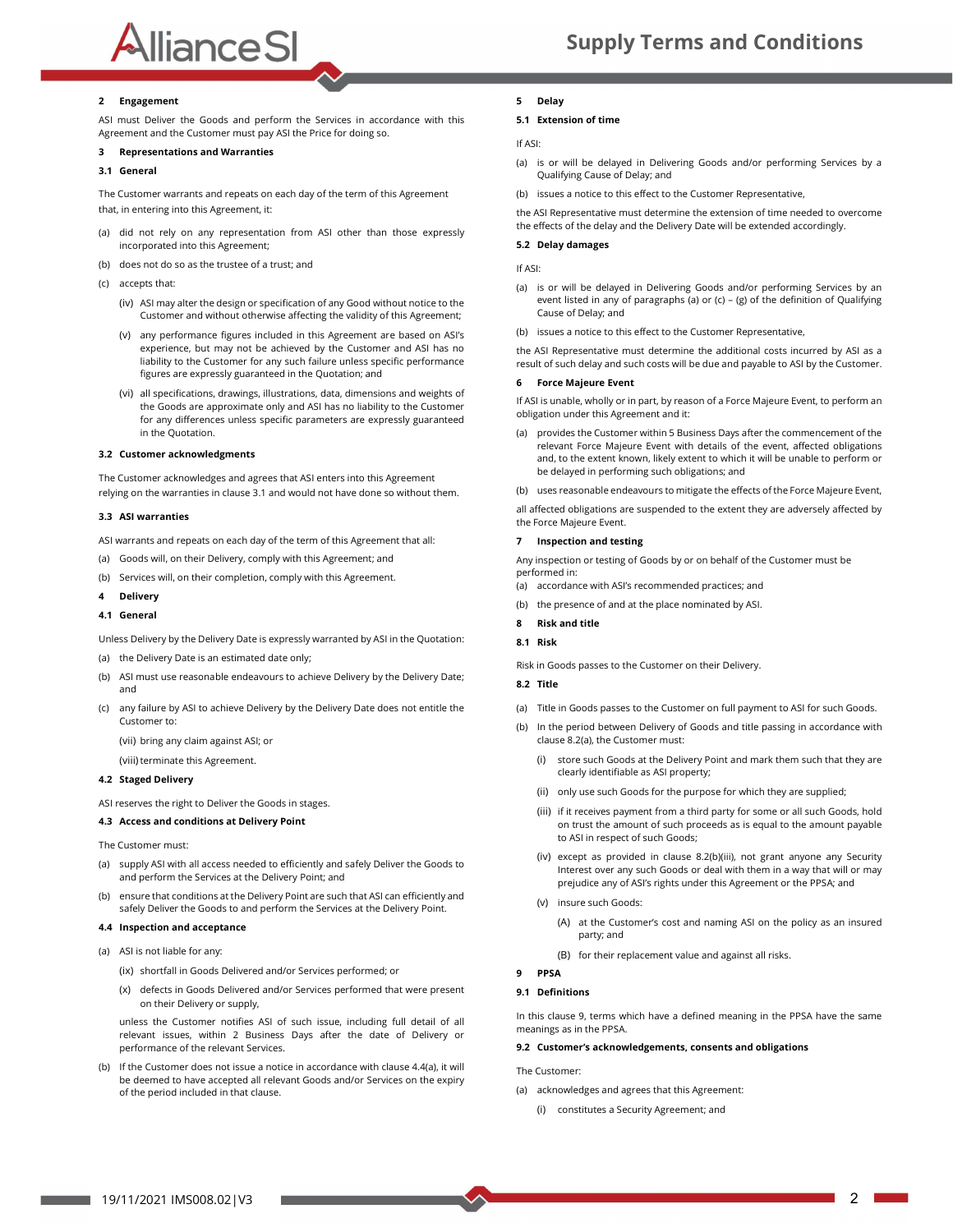# AllianceSI

(ii) creates a Security Interest in favour of ASI, including in relation to all Goods Delivered under this Agreement and the proceeds of the sale of those Goods;

#### (together, Collateral);

- (b) consents to ASI registering its Security Interest over some or all Collateral and must do everything necessary to ensure that such Security Interest has the priority required by ASI;
- (c) agrees that any purchase by the Customer on credit from ASI or retention of title supply pursuant to this clause 9 will constitute a PMSI;
- (d) agrees that the PMSI granted pursuant to clause 9.2(c) will apply to any Goods coming into existence or proceeds of sale of such Goods;
- acknowledges and agrees that the Security Interests created by this clause 9 continue in full force notwithstanding that relevant Goods may be processed, commingled or become an accession with other goods;
- 
- (f) must: (i) give ASI 14 days' prior written notice of any change in the Customer's name or any other details, and ensure that all applicable Financing Change Statement are updated with such details;
	- (ii) promptly execute all further documents and do all other things ASI directs the Customer to do to register:
		- (A) a Financing Statement or Financing Change Statement on the PPS Register in relation to any Security Interest over the Collateral; and
		- (B) any other document on the PPS Register which is necessary to perfect the Principal's Security Interest over the Collateral;
	- (iii) not register, or permit to be registered by any third party, a Financing Statement or Financing Change Statement in respect of any Collateral, without the prior written consent of ASI;
	- (iv) keep full and complete records of all Collateral; and
	- (v) indemnify ASI in respect of all expenses ASI incurs in registering a Financing Statement or Financing Change Statement or releasing Goods charged by such statement.

#### 9.3 General

- The parties agree that:
- (a) to the fullest extent permitted by Law, the following sections of the PPSA do not apply to this Agreement: sections 95, 121(4), 125, 129, 130, 132(3)(d), 132(4), 135, 142 and 143;
- (b) unless otherwise agreed by the ASI Representative in writing, the Customer waives its right to receive a Verification Statement in accordance with section 157 of the PPSA;
- (c) neither party will disclose information of the kind contemplated in section 275(1) of the PPSA;
- (d) the Customer will not authorise, and will ensure that no other person authorises, the disclosure of information of the type contemplated in clause 50.3(iii), except where required by section 275(7) of the PPSA; and
- (e) in addition to its other rights under this Agreement, ASI may exercise any and all remedies afforded to it as a Secured Party under Chapter 4 of the PPSA including, without limitation, entry into any building or premises owned, occupied or used by the Customer, to search for and seize, dispose of or retain Collateral over which ASI has a Security Interest and, where such action is taken, the Customer must indemnify ASI from and against all losses and damages suffered or incurred by ASI in doing so.

#### 10 Variations

#### 10.1 Variation request

- (a) The Customer may, by written notice titled 'Variation Request', request that ASI provide a proposal to vary the Goods and/or Services.
- (b) Within 10 Business Days after its receipt of a Variation Request, ASI must confirm to the Customer:
	- (vi) whether the proposed variation can be effected; and
	- (vii) if it can be, the time, cost and other implications of giving effect to it.<br>**14 Defects**
- (c) If the Customer accepts a proposal submitted by ASI in accordance with clause 10.1(b), this Agreement will be amended in accordance with such proposal or as otherwise agreed by the parties in writing.
- (d) If ASI:
	- (i) receives a direction from the Customer which it considers to be a direction to carry out a variation; and
	- (ii) notifies the Customer of this belief prior to giving effect to the direction,

ASI is not obliged to comply with the direction until its effects are agreed by the parties in writing.

#### 11 Suspension

- (a) ASI may suspend the Delivery of Goods or the performance of Services at any time by notice to the Customer if the Customer is in breach of this Agreement.
- (b) ASI must resume Delivery of suspended Goods and/or the performance of suspended Services within a reasonable period after the Customer remedies the relevant breach.

#### 12 Safety

- (a) The Customer must ensure that all places made available by the Customer for use by ASI and its Personnel in the performance of this Agreement are safe and comply with all WHS Laws.
- (b) Without limiting clause 12(a), the Customer must:
	- (iii) notify the ASI Representative immediately of all work health and safety matters arising out of, or in any way in connection with, the performance of this Agreement; and
	- (iv) exercise a duty of utmost good faith to ASI in performing this Agreement to enable ASI to discharge its duties under the WHS Laws.

#### 13 Intellectual Property Rights

#### 13.1 General

- (a) Nothing in this Agreement affects the ownership of either party's Intellectual Property Rights.
- (b) On and from the Customer's payment of all amounts due and owing under this Agreement in respect of the relevant Goods and/or Services, ASI grants the Customer a royalty free licence to use all Intellectual Property Rights incorporated in the relevant Goods and/or Services for the purposes contemplated in this Agreement.

#### 13.2 Restrictions on use

The Customer must not decompile, disassemble, reverse engineer, manufacture, duplicate or modify any Good or Service or component thereof, nor reproduce, copy or disclose nor permit others to reproduce, copy or disclose any Good or Service supplied to it pursuant to this Agreement.

#### 13.3 Infringement

In the event of any third party claim against the Customer for infringement of any Intellectual Property Right relating to any Good or Service or component thereof (excluding any component based on a specification or design provided or specified by the Customer), ASI will use reasonable endeavours to either:

- (a) replace or modify such Good, Service or component with non-infringing items;
- 

provided always that the Customer:

- promptly notifies ASI in writing of any such claim and provides ASI with all information and assistance ASI requires in relation to it; and
- affords ASI full opportunity to conduct all negotiations in respect of such claims.

#### 13.4 Customer Intellectual Property Rights

The Customer:

- (a) warrants and repeats on each day of the term of this Agreement that it is entitled to lawfully provide ASI with all things provided to ASI by or on behalf of the Customer in relation to this Agreement and grant the licence in clause 13.4(b);
- (b) grants to ASI a royalty-free, worldwide, non-exclusive, perpetual, transferable and irrevocable licence (including a right to sublicence) to use, publish, copy, modify and adapt all Intellectual Property Rights incorporated in things of the type contemplated in clause 13.4(a) for all relevant purposes contemplated in this Agreement; and
- (c) must indemnify ASI form and against all loss and damage suffered or incurred by ASI as a result of a breach of this clause 13.4 by the Customer.

# 14 Defects<br>14.1 General

To the fullest extent permitted by Law, the Customer acknowledges and agrees that:

- (a) ASI is not liable for any of the following:
	- replacement or repairs required as a result of misuse, maladjustment, modification or lack of routine maintenance by others;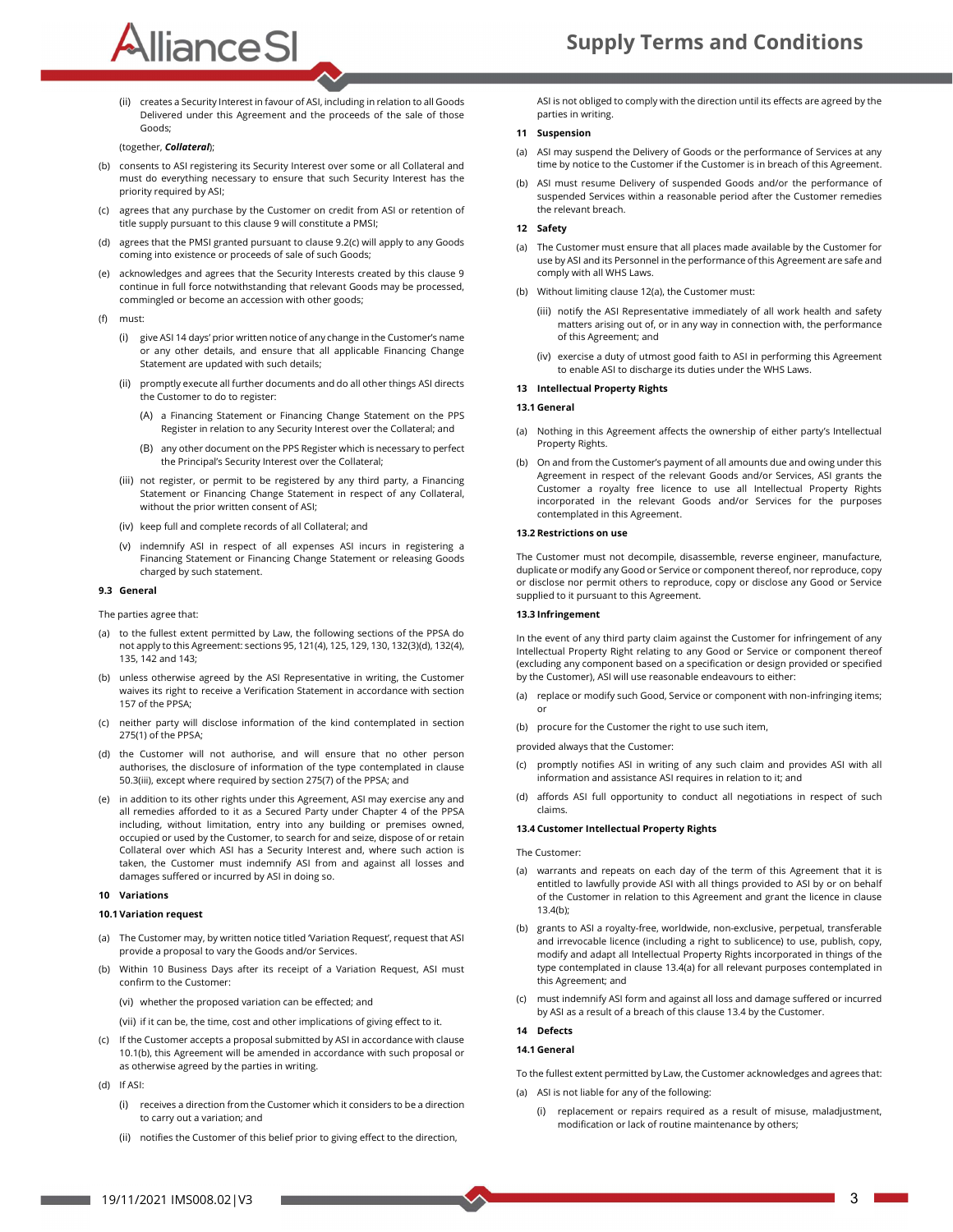(ii) deterioration or consumption as a result of normal use (such as lamps, bulbs, fuses and batteries); and

AllianceSI

- (iii) products, materials or parts supplied or manufactured by or on behalf of the Customer;
- (b) where the Customer believes a Good is defective, it must return the Good to ASI at its own risk and cost;
- (c) ASI is not liable for work performed by others on behalf of the Customer, even if the subject Good or Service was originally the subject of a defect;
- (d) second hand Goods are provided on an 'as is' basis and not subject to any warranties unless expressly stated otherwise in the Quotation;
- (e) ASI does not warrant the accuracy or completeness of any information or other material it provides to you under or in relation to this Agreement;
- (f) all other terms, conditions and warranties or guarantees implied by Law are hereby excluded; and
- (g) where a defect is notified to ASI in writing and, in the case of a Good, the relevant Good is returned to ASI, prior to the expiry of the Defects Liability Period, ASI must, at its election, either:
	- (i) in the case of a Good, repair or replace the relevant Good or refund all amounts paid in respect of such Good; or
	- in the case of a Service, reperform the relevant Service or refund all amounts paid in respect of such Service.

# 15 Payment<br>15.1 Payment

- (a) ASI will claim payment of the Price progressively by issuing Tax Invoices to the Customer that detail the Goods to be Delivered and Services to be performed since the last Tax invoice was issued.
- (b) The Customer must pay ASI the amount claimed in a Tax Invoice within 45 days after the date on which it is issued by ASI, in Australian dollars and as a precondition to ASI being obliged to:
	- (i) Deliver the relevant Goods; or
	- (ii) perform the relevant Services.

#### 15.2 Rise and fall

#### If the:

- (a) cost of ASI Delivering particular Goods or performing particular Services increases prior to their Delivery or performance; and
- (b) cause of such increase is beyond ASI's reasonable control,

ASI may increase the price of the relevant Good or Service by written notice to the Customer.

#### 16 Taxes and GST

- (a) Subject to clause 15.2 and the remainder of this clause, ASI must pay all taxes concerning the supply of the Goods and performance of the Services.
- (b) Each party warrants to the other that it is registered for GST and must immediately notify the other if it ceases to be so registered.
- (c) If consideration given by a party (Payer) in connection with this Agreement does not include GST and is consideration for a taxable supply for which the party who makes the supply (Supplier) is liable for GST, the Payer must pay the Supplier an additional amount equal to the consideration multiplied by the rate of GST.

#### 16.1 Interest

If the Customer fails to pay ASI an amount due and owing to ASI under or arising out of this Agreement, the Customer must pay ASI interest on that amount (calculated daily) at the then current NSW Supreme Court post-judgment interest rate until all relevant amounts are paid to ASI.

#### 17 Dispute resolution

- (a) If a dispute arises under or out of this Agreement, either party may issue a notice to the other setting out details of the dispute.
- (b) Within 10 days after a notice is received by a party in accordance with clause 17(a), senior representatives from each party must meet to attempt to resolve the dispute in good faith.
- (c) If a dispute is not resolved within 15 days after the meeting referred to in clause 17(b), either party may commence litigation to resolve it.
- (d) The Supplier must continue to perform this Agreement despite the existence of a dispute.
- (e) Nothing in this clause 17 prejudices the right of a party to seek injunctive or urgent relief.

#### 18 Default and Termination

- (a) If the Customer commits a substantial breach of this Agreement, ASI may issue it with a written notice to show cause which states:
	- (iii) the alleged substantial breach;
	- (iv) that the Customer is required to show cause in writing; and
	- (v) the time by which the Customer must do so.
- (b) If the Customer fails to show cause to ASI's satisfaction by the required time, ASI may immediately terminate this Agreement by written notice to the Customer.
- Notwithstanding the remainder of this clause 18, if the Customer commits a substantial breach of this Agreement that is incapable of remedy, ASI may immediately terminate this Agreement by written notice to the Customer.

#### 19 Termination for Insolvency

If ASI believes the Customer is or may soon be financially unable to proceed with this Agreement, ASI may, to the extent permitted by Law, immediately terminate this Agreement by written notice to the Customer.

#### 20 Effect of termination

If ASI terminates this Agreement pursuant to clause 18 or 19, its rights and the Customer's obligations will be the same as they would be at Law if:

- (a) the Customer had repudiated this Agreement; and
- (b) ASI had accepted such repudiation and terminated this Agreement.

#### 21 Confidentiality

- Subject to clause 21(b), the Customer must not, without the prior written consent of the ASI Representative, divulge or permit its Personnel to divulge (other than to properly perform this Agreement) any Confidential Information.
- (b) Clause 21(a) does not apply to Confidential Information which is:
	- (vi) made public through no default of the Customer or any of its Personnel;<br>or<br>(vii) required to be disclosed by Law.
	-

#### 22 Media

The Customer must not discuss this Agreement, any Good or Service or ASI (including its Personnel) with any media without the ASI Representative's prior written approval and must refer all such enquiries to the ASI Representative.

#### 23 Change in Control

The Customer must not be the subject of a Change in Control without the prior written consent of the ASI Representative.

#### 24 Indemnity

The Customer must indemnify and keep indemnified on demand and by way of continuing indemnity, defend and save harmless, ASI from and against all losses its suffers or incurs in respect of or arising out of any:

- breach of this Agreement by the Customer or any of its Personnel; or
- (b) wilful, unlawful or negligent act or omission of the Customer or any of its Personnel;
- breach by the Customer or any of its Personnel of the Intellectual Property Rights of a third party or any claim by a third party against ASI in respect of any Intellectual Property Rights licensed to it by or on behalf of the Customer under this Agreement; or
- (d) damage to or loss of property or injury to or sickness or death of any person, caused or contributed to by the Customer or any of its Personnel,

however, such liability will be reduced to the extent that a negligent act or omission of ASI caused or contributed to the relevant claim or loss.

#### 25 Limitation of liability

#### 25.1 Indirect Loss

To the fullest extent permitted by Law, ASI has no liability to the Customer or any of its Personnel under or arising out of this Agreement for any of the following types of loss or damage:

- (a) loss of revenue, use, production, goodwill, profit, data, business, contract or anticipated savings;
- financing costs or increase in operating costs; or
- (c) other purely financial or economic or other special or indirect loss or damage. 25.2 General

If the Customer is not a Consumer, to the fullest extent permitted by Law, ASI's aggregate liability to the Customer under or arising out of this Agreement or any Law is capped at the Price.